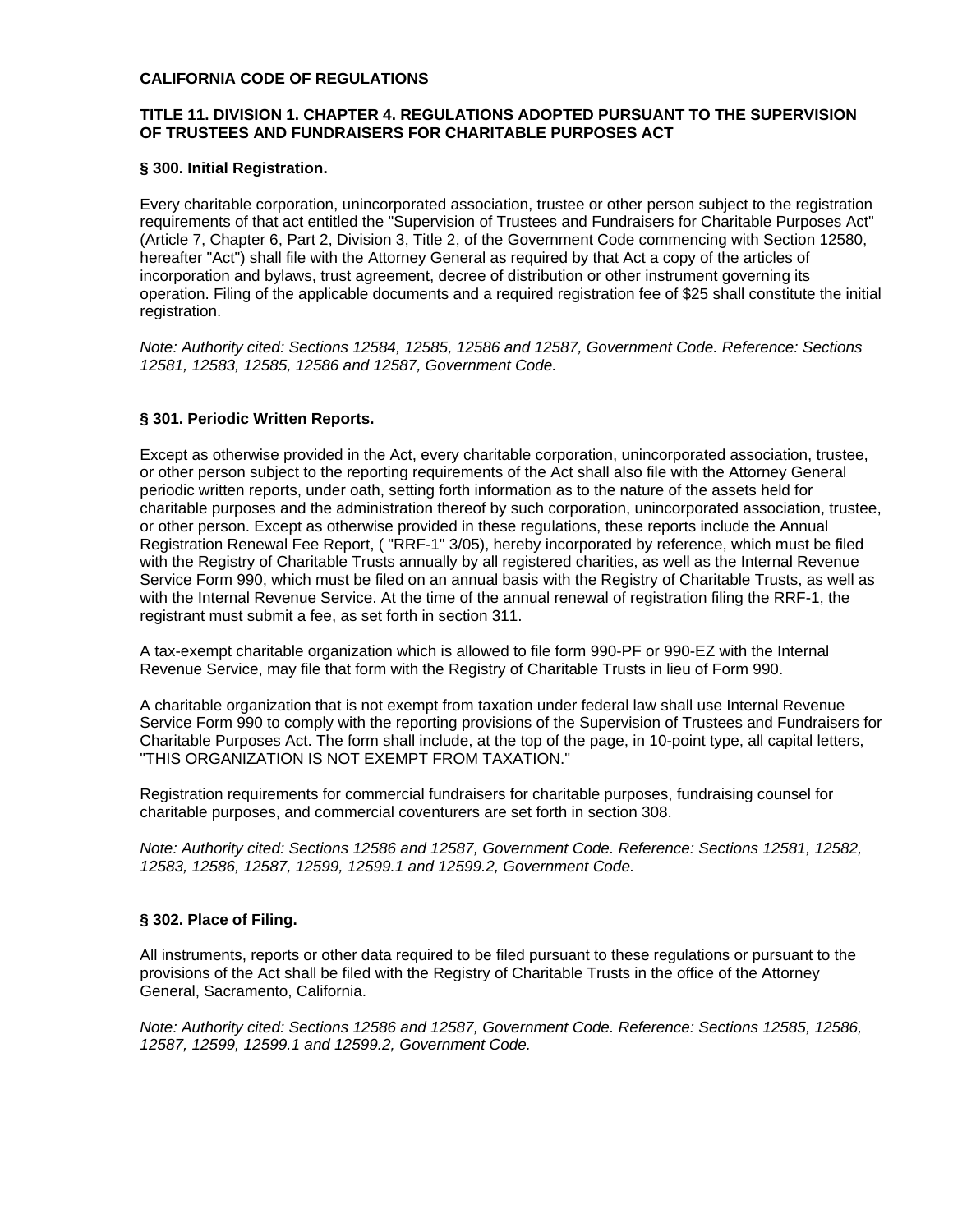## **§ 303. Filing Forms.**

All periodic written reports required to be filed under the provisions of section 12586 of the Government Code and section 301 of these regulations shall be filed with the Registry of Charitable Trusts, and include: (1) the Annual Registration Renewal Fee Report ( "RRF-1" 3/05); and (2) Internal Revenue Service Form 990, 990-EZ or 990-PF, as applicable.

*Note: Authority cited: Sections 12586 and 12587, Government Code. Reference: Sections 12581, 12583, 12586 and 12587, Government Code.* 

## **§ 304. Time of Filing Reports.**

The first such periodic report shall be filed as required by paragraph (d) of section 12586 of the Government Code.

*Note: Authority cited: Sections 12586 and 12587, Government Code. Reference: Sections 12581, 12583, 12586 and 12587, Government Code.* 

## **§ 305. Annual Filing of Reports.**

After the first periodic report is filed as required by section 304 of these regulations, periodic written reports shall thereafter be filed on an annual basis unless specifically required or permitted to be filed on other than an annual basis as set forth in these regulations, or when filing has been suspended by the Attorney General pursuant to Government Code section 12586. The time for filing any periodic report subsequent to the first periodic report shall be not later than four (4) months and fifteen (15) days following the close of each calendar or fiscal year subsequent to the filing of the first report, but in no event less than once annually, unless for good cause extension of such annual filing has been granted by the Attorney General, or otherwise excused. If the Internal Revenue Service grants an extension to file the Form 990, 990-PF or 990-EZ that extension will be honored by the Registry of Charitable Trusts for purposes of filing the Form 990, 990-PF or 990-EZ and the Annual Registration Renewal Fee Report ( "RRF-1") with the Registry of Charitable Trusts. The RRF-1 and the Form 990, 990-PF or 990-EZ shall be filed simultaneously with the Registry of Charitable Trusts.

*Note: Authority cited: Sections 12586 and 12587, Government Code. Reference: Sections 12581, 12582, 12583, 12586 and 12587, Government Code.* 

### **§ 306. Contents of Reports.**

(a) Periodic reports shall be submitted under oath and shall set forth in detail all of the information required by the applicable forms set forth in these regulations. Incomplete or incorrect reports will not be accepted as meeting the requirements of the law.

(b) A copy of an account filed by a trustee in a court having jurisdiction of the trust shall not be accepted in lieu of a report on official forms unless such court accounting is identical in form and content with the official forms and is compatible without alteration with electronic data processing equipment in the same manner as reports on official forms.

(c) When requested by the Attorney General any periodic report shall be supplemented to include such additional information as the Attorney General deems necessary to enable the Attorney General to ascertain whether the corporation, trust or other relationship is being properly administered.

*Note: Authority cited: Sections 12586 and 12587, Government Code. Reference: Sections 12581, 12586 and 12587, Government Code.*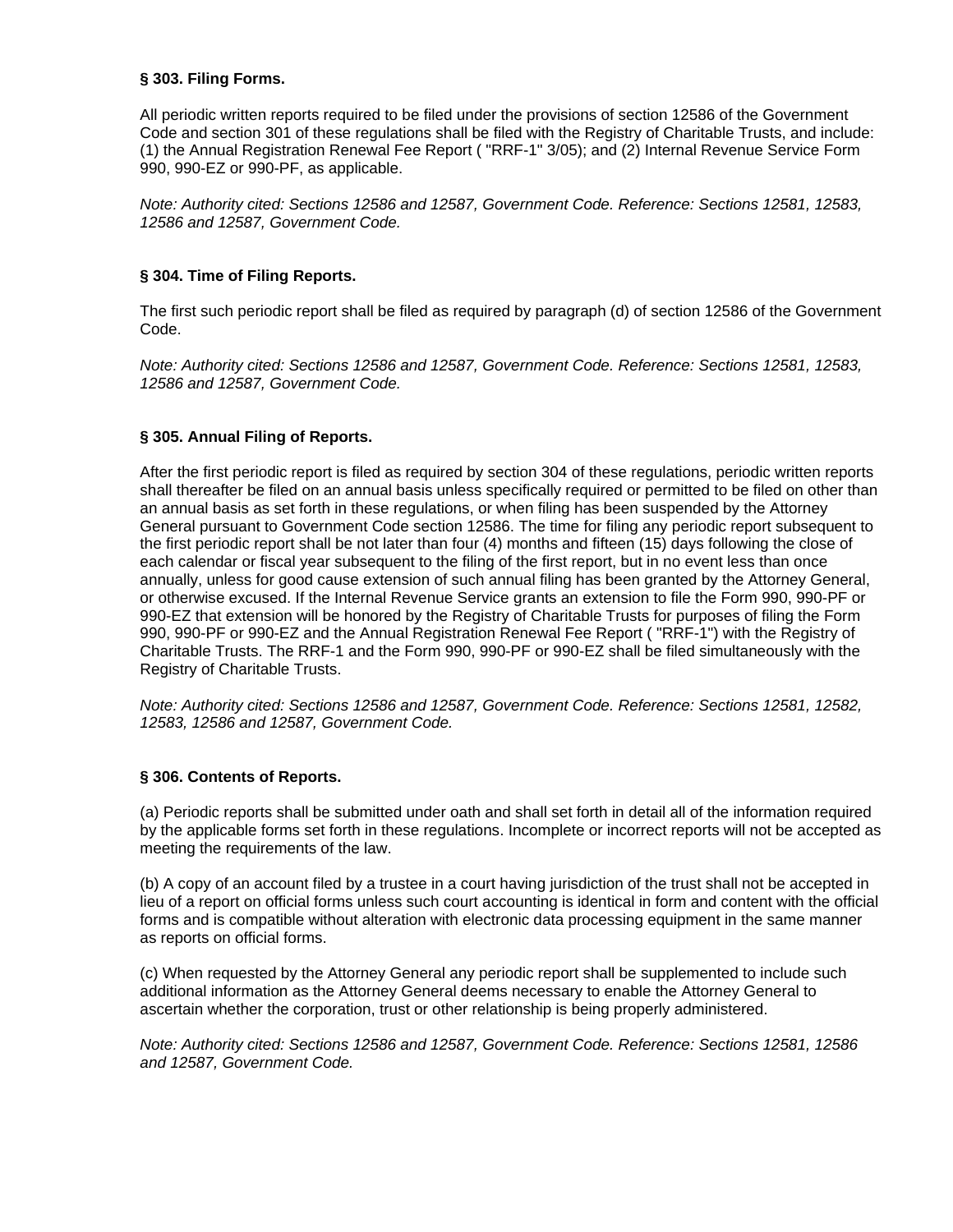### **§ 307. Extended Reporting Period.**

A charitable corporation, unincorporated association, trustee, or other person otherwise required to file a Form 990, 990-PF or 990-EZ pursuant to section 301 that has gross revenue under twenty-five thousand dollars (\$25,000) during any fiscal year and that has gross assets under \$25,000 at all times during such year shall file a Form 990, 990-PF or 990-EZ subsequent to the first report required by section 304, or its last report filed pursuant to section 305, or subsection (ii) of this section, upon the earlier of (i) the lapse of ten years after any such filing or (ii) the occurrence of any of the following:

(1) the total gross revenue or assets of the charitable corporation, unincorporated association, or trust during any fiscal year was \$25,000 or more;

(2) the corporation or unincorporated association was dissolved or merged, the trust was terminated or modified, all or substantially all of the assets of the corporation or trust were sold or transferred, or the corporate articles were amended to change the charitable purposes of the corporation;

(3) the charitable purposes of the corporation, unincorporated association, or trust were abandoned by the directors or trustees;

(4) there were any self-dealing transactions, as defined in California Corporations Code section 5233, or any transactions described in Probate Code section 16004, or any loans made by the corporation or trust to a director, officer or trustee.

The Form 990, 990-EZ or 990-PF report filed pursuant to this section, shall cover the most recent preceding fiscal year of the charitable registrant.

All organizations are required to file the RRF-1 report annually, whether or not the organization is eligible for extended reporting of the 990, 990-EZ or 990-PF.

It shall be the continuing responsibility of the directors or trustees to notify the Registry of Charitable Trusts in the office of the Attorney General, Sacramento, California, of any change of mailing address for the corporation, unincorporated association or trust.

All such charitable corporations, unincorporated associations and trusts having gross revenue or gross assets under \$25,000 shall be subject to audit by the Attorney General at any time, notwithstanding these extended reporting periods.

*Note: Authority cited: Sections 12586 and 12587, Government Code. Reference: Sections 12586 and 12587, Government Code.* 

## **§ 308. Registration and Notice Requirements for Commercial Fundraisers for Charitable Purposes, Fundraising Counsel for Charitable Purposes, and Commercial Coventurers.**

Every commercial fundraiser for charitable purposes, fundraising counsel for charitable purposes, and commercial coventurer that is subject to the Act must register with the Attorney General prior to soliciting any funds in California, and annually on or before January 15 of each year. The registration requirements and fees are set forth in this section.

(a) A "commercial fundraiser for charitable purposes," as defined in Government Code section 12599, must submit the following at the time of initial registration and annual renewal:

(1) A completed and signed Commercial Fundraiser for Charitable Purposes Annual Registration Form ( "CT-1CF" 3/05) which is incorporated by reference.

(2) \$350 in the form of a certified or cashier's check.

(3) The original of a properly executed \$25,000 surety bond form in the registrant's name, together with a signed Registry of Charitable Trusts Surety Bond Form ( "CT-4CF" 3/05), which is incorporated herein by reference; or completion of the Deposit by Assignment in Lieu of Commercial Fundraiser for Charitable Purposes Surety Bond Form ( "CT-8CF" 3/05) and Receipt for Notice of Assignment in Lieu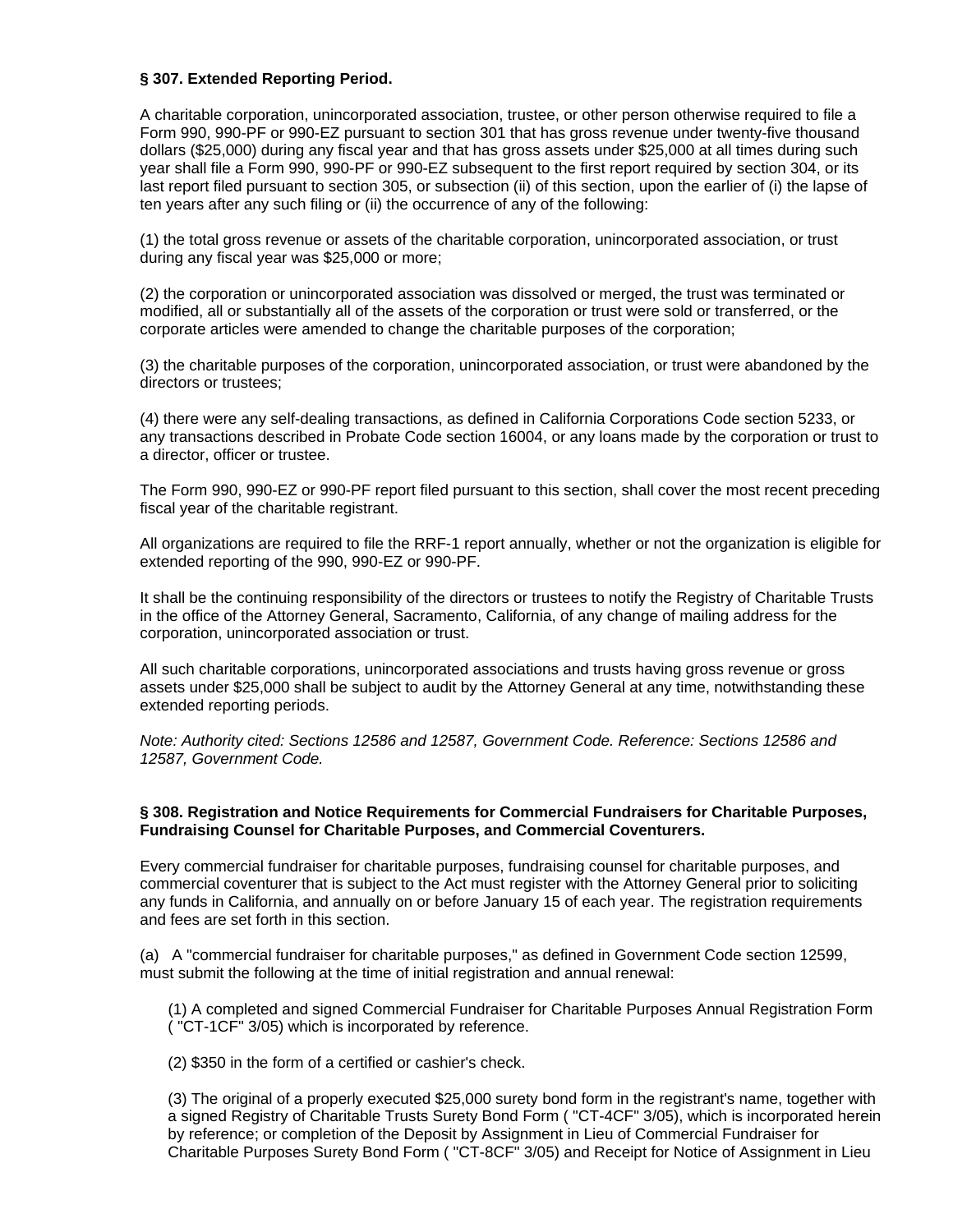of Commercial Fundraiser for Charitable Purposes Surety Bond Form ( "CT-9CF" 3/05), incorporated herein by reference, together with the original passbook or certificate of deposit indicating \$25,000 is held in the Attorney General's name.

(4) An annual financial report as described in Government Code section 12599(d). The forms for the annual financial report include the Annual Financial Report/Commercial Fundraisers ( "CT-2CF" 3/05), which is incorporated by reference; the Annual Financial Report/Thrift Store Operations ( "CT-2TCF" 3/05), which is incorporated by reference; and the Annual Financial Report/Vehicle Donation Program ( "CT-2VCF" 3/05), which is incorporated by reference. The annual financial reports must be filed on or before January 30 of each year.

(b) A "fundraising counsel for charitable purposes," as defined in Government Code section 12599.1, must submit the following at the time of initial registration and annual renewal:

(1) A completed and signed Fundraising Counsel for Charitable Purposes Annual Registration Form ( "CT-3CF" 3/05), which is incorporated by reference.

(2) \$350 in certified or cashier's check.

(c) A "commercial coventurer," as defined in Government Code section 12599.2, unless exempted by Government Code section 12599.2(b), shall submit the following at the time of initial registration and annual renewal:

(1) A completed and signed Commercial Coventurer Annual Registration Form ( "CT-5CF" 3/05), which is incorporated by reference.

(2) \$350 in certified or cashier's check.

(3) If required to register and report pursuant to Government Code section 12599.2(c), annual financial reports shall be filed on the Commercial Coventurer Annual Financial Report Form ( "CT-6CF" 3/05), which is incorporated by reference. The annual financial reports must be filed on or before January 30 of each year.

(d) Every commercial fundraiser for charitable purposes and every fundraising counsel for charitable purposes shall file a notice of intent to solicit for charitable purposes as required by Government Code sections 12599 and 12599.1. Commercial fundraisers shall file the Notice of Intent to Solicit for Charitable Purposes - Commercial Fundraiser for Charitable Purposes Form ( "CT-10CF" 3/05), which is incorporated by reference, and fundraising counsel shall file the Notice of Intent to Solicit for Charitable Purposes - Fundraising Counsel for Charitable Purposes Form ( "CT-11CF" 3/05), which is incorporated by reference. The forms shall be filed with the Registry of Charitable Trusts in the office of the Attorney General, Sacramento, California.

*Note: Authority cited: Sections 12586, 12587, 12599, 12599.1 and 12599.2, Government Code. Reference: Sections 12587, 12599, 12599.1, 12599.2 and 12599.5, Government Code.* 

### **§ 309. No Activity Report.** (Repealed, 1974)

### **§ 310. Public Inspection of Charitable Trust Records.**

The register, copies of instruments and the reports filed with the Attorney General, except as provided in Government Code section 12590, shall be open to public inspection at the Registry of Charitable Trusts in the office of the Attorney General, Sacramento, California, at such reasonable times as the Attorney General may determine. Such inspection shall at all times be subject to the control and supervision of an employee of the Office of the Attorney General.

*Note: Authority cited: Sections 12587 and 12590, Government Code. Reference: Section 12590, Government Code.*